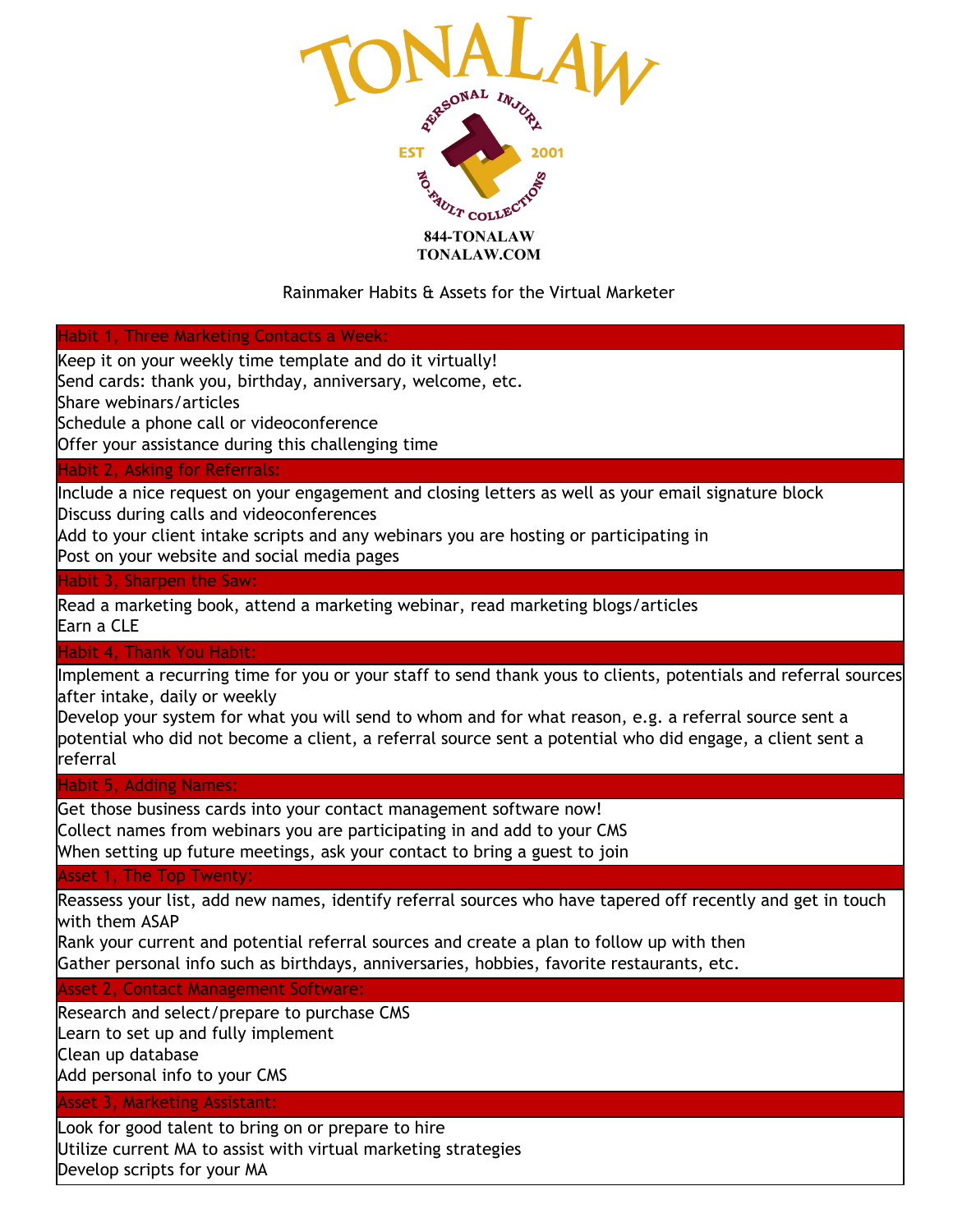## Asset 4, Laser Talk:

Draft it, revise it, use it on calls and videoconferences

Asset 5, Storytelling:

Use your real experiences to tell your stories

Make the client the hero

Consider reading "StoryBrand" by Donald Miller

## Asset 6, Professional Website:

Now is the time to update your website!

Add fresh content, record videos, write blogs and then share on social media Consider contract work through websites like Fiverr, Freelancer or Upwork Add awards and articles to Avvo, social media, website

Asset 7, PR Campaign:

Promote your public image by sharing community commitments such as being appointed to a board, sponsoring community events, volunteering, fundraising, donating, etc.

Promote your professional reputation by appearing on radio, TV or print as an expert, sharing a big case win/settlement, being published in a journal or trade publication

Pitch a story to the media

# Asset 8, The Interview:

Research and develop questions

Conduct over the phone or videoconference

## Asset 9, Accountability Partner:

Check in with your accountability partner - maintain your normal schedule of meetings

If you don't have one develop an accountability partnership

Join or create your own accountability group

Ask your accountability partner to invite others to your virtual check ins over the next several weeks Co-host a webinar or a fun watch party on Facebook

### Asset 10, Annual Marketing Retreat:

If you haven't completed one, now is the time!

If you did complete your retreat, re-visit your annual plan and marketing calendar to work on those objectives and projects that you can safely work on and have time to check off your list

### Asset 11, Monthly Marketing Plan:

Continue to complete your plan to stay in the habit

Call your contacts and have a cheat sheet of things to talk about

Be creative with virtual meetings such as virtual coffee or cocktails via Facetime or Facebook Messenger

# Asset 12, Signature Event:

Now you have time to plan that event!

Expenses may be a concern so consider an event for 2021, or co-hosting with a referral source Piggyback off a community event such as an Alzheimer's Walk, etc.

(One attorney hosts an open house with silent auction prior to the walk and donates proceeds to it, then the firm enters a team in the walk.)

Asset 13, Client Intake Matrix:

Identify your ideal client(s) and their demographic profile(s)

Use this to grade current clients and create client intake scorecard(s)

Complete work for or train up C clients

Complete work for or fire D clients

Create intake scripts and train staff

Review and update current intake system

# Asset 14, Referral Map:

Complete the referral map exercise and update your current referral map Brainstorm new referral sources that influence your clients Add them to your farm team and nurture these relationships.